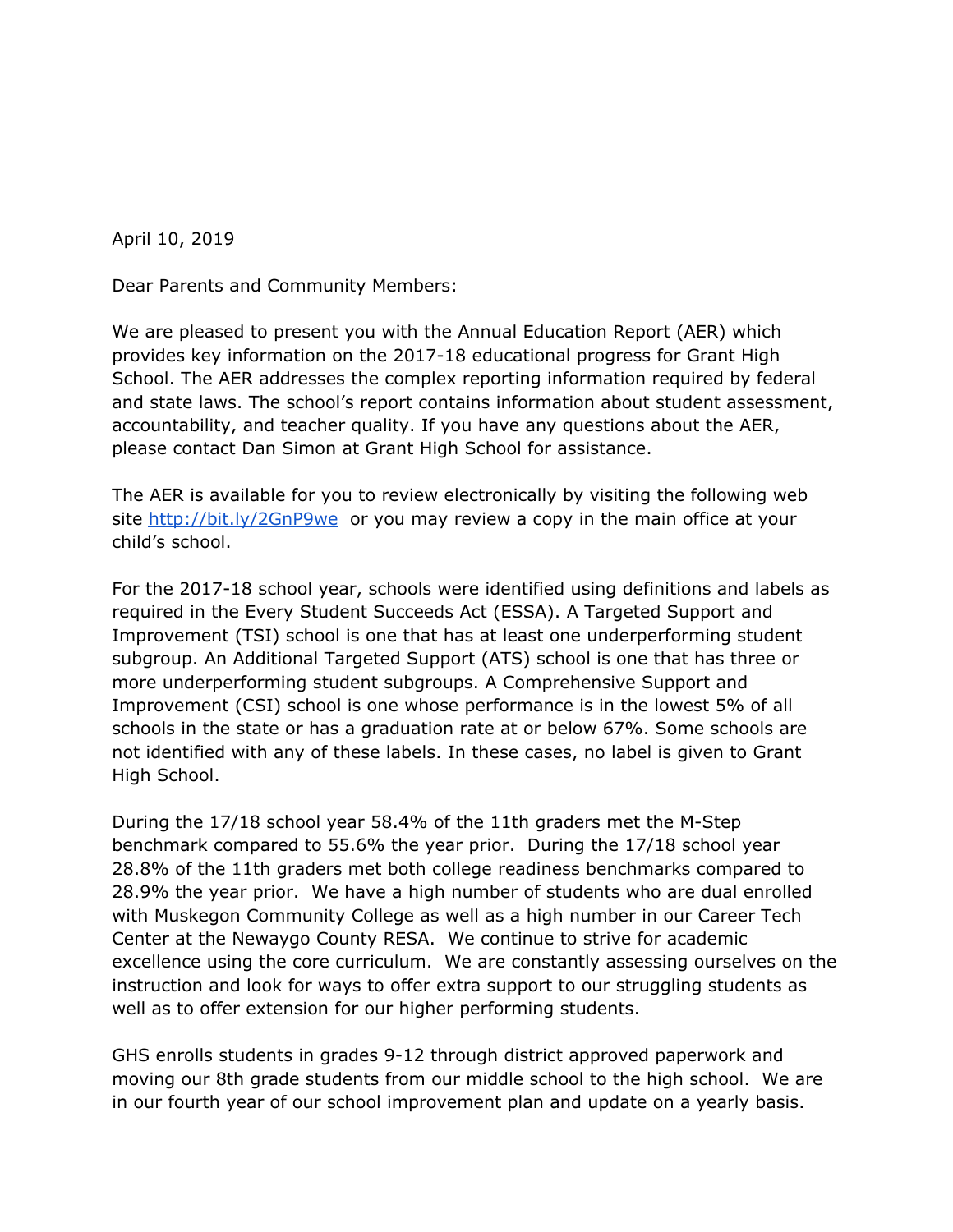Our high school places students in dual enrollment, career tech, early college, internship, and Michigan Merit courses. A copy of the core curriculum can be obtained at [www.ncresa.org](http://www.ncresa.org/) or the Michigan Department of Education. A specific course description and what is offered at GHS can be found at the [www.grantps.net](http://www.grantps.net/) website. Our recent student achievement is as follows...

| Year      | Assessment            | <b>Score</b> |  |
|-----------|-----------------------|--------------|--|
| 2015-2016 | <b>SAT Average</b>    | 1010.1       |  |
| 2016-2017 | <b>SAT Average</b>    | 998.7        |  |
| 2017-2018 | <b>SAT Average</b>    | 982.0        |  |
| 2015-2016 | SAT EBRW              | 506.9        |  |
| 2016-2017 | <b>SAT FBRW</b>       | 502.7        |  |
| 2017-2018 | SAT FBRW              | 496.8        |  |
| 2015-2016 | SAT Math              | 503.2        |  |
| 2016-2017 | <b>SAT Math</b>       | 496          |  |
| 2017-2018 | <b>SAT Math</b>       | 485.2        |  |
| 2015-2016 | Science               | 2095         |  |
| 2016-2017 | Science               | 2096.2       |  |
| 2017-2018 | Science               | N/A          |  |
| 2015-2016 | <b>Social Studies</b> | 2102.7       |  |
| 2016-2017 | Social Studies        | 2104.5       |  |
| 2017-2018 | Social Studies        | 2103.9       |  |

GHS offers parent teacher conferences in the fall with a 9th grade orientation for current 8th graders in the spring. Our conferences gather less than 50% of our parents/guardians. This is partially due to the Skyward online program that allows parents/guardians to check daily on progress and email or call staff members.

Dual Enrollment

| Year  | #/%<br>Enrolled | # AP/IB<br>Offered | $\#$ /% AP/IB<br>Enrolled | #/% of Students Earning<br><b>College Credit from Courses</b> |  |
|-------|-----------------|--------------------|---------------------------|---------------------------------------------------------------|--|
| 15/16 | 54/21%          | 0                  | Ü                         | 53/98%                                                        |  |
| 16/17 | 56/22%          | 3                  | 3/1%                      | 54/96%                                                        |  |
| 17/18 | 62/39%          |                    | 2/1%                      | 58/93%                                                        |  |